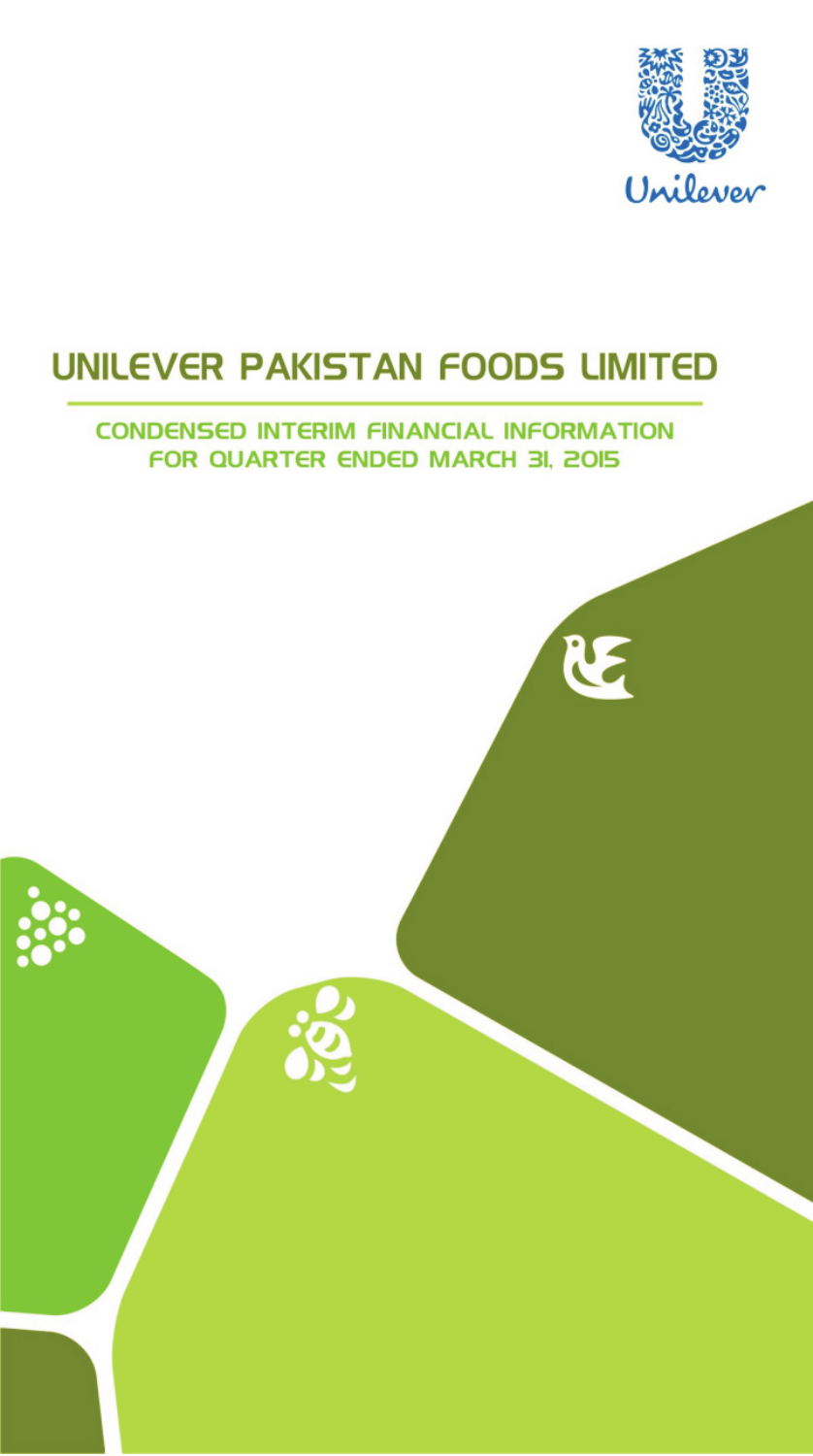# **COMPANY INFORMATION**

#### **BOARD OF DIRECTORS**

Mr. Kamran Y. Mirza **Independent Director** 

Mr. Ehsan A. Malik **Executive Director** Mr. Zulfikar Monnoo Non-Executive Director Mian M. Adil Monnoo Non-Executive Director Mr. Kamal Monnoo Non-Executive Director Mr. Badruddin F. Vellani Non-Executive Director Ms. Shazia Syed **Non-Executive Director** 

# & Chairman of the Board Ms. Fariyha Subhani Executive Director & Chief Executive Mr. Ali Tariq Executive Director & CFO

# **COMPANY SECRETARY**

Mr. Amar Naseer

# **AUDIT COMMITTEE**

Mr. Zulfikar Monnoo Chairman & Member Mian M. Adil Monnoo Member Mr. Badruddin F. Villani Member Mr. Kamran Y. Mirza **Music American State Member** Mr. Azhar Shahid Secretary & Head of Internal Audit

#### **HUMAN RESOURCE & REMUNERATION COMMITTEE**

Mr. Kamal Monnoo Member Mr. Ehsan A. Malik Member Mr. Amar Naseer **Company Secretary** Company Secretary

## **AUDITORS**

Messrs KPMG TASEER HADI & CO. Chartered Accountants. Sheikh Sultan Trust Building No. 2, Beaumont Road Karachi - 75530 Pakistan

## **REGISTERED OFFICE**

Avari Plaza Fatima Jinnah Road Karachi - 75530

#### **SHARE REGISTRATION**

Share Registrar Department, **Central Depository Company of Pakistan Limited,** CDC House, 99-B, Block "B", S.M.C.H.S, Main Shahra-e-Faisal, Karachi - 74400

#### **WEBSITE ADDRESS**

www.unileverpakistan.com.pk www.unileverpakistanfoods.com.pk

Mr. Zulfikar Monnoo Chairman & Member

1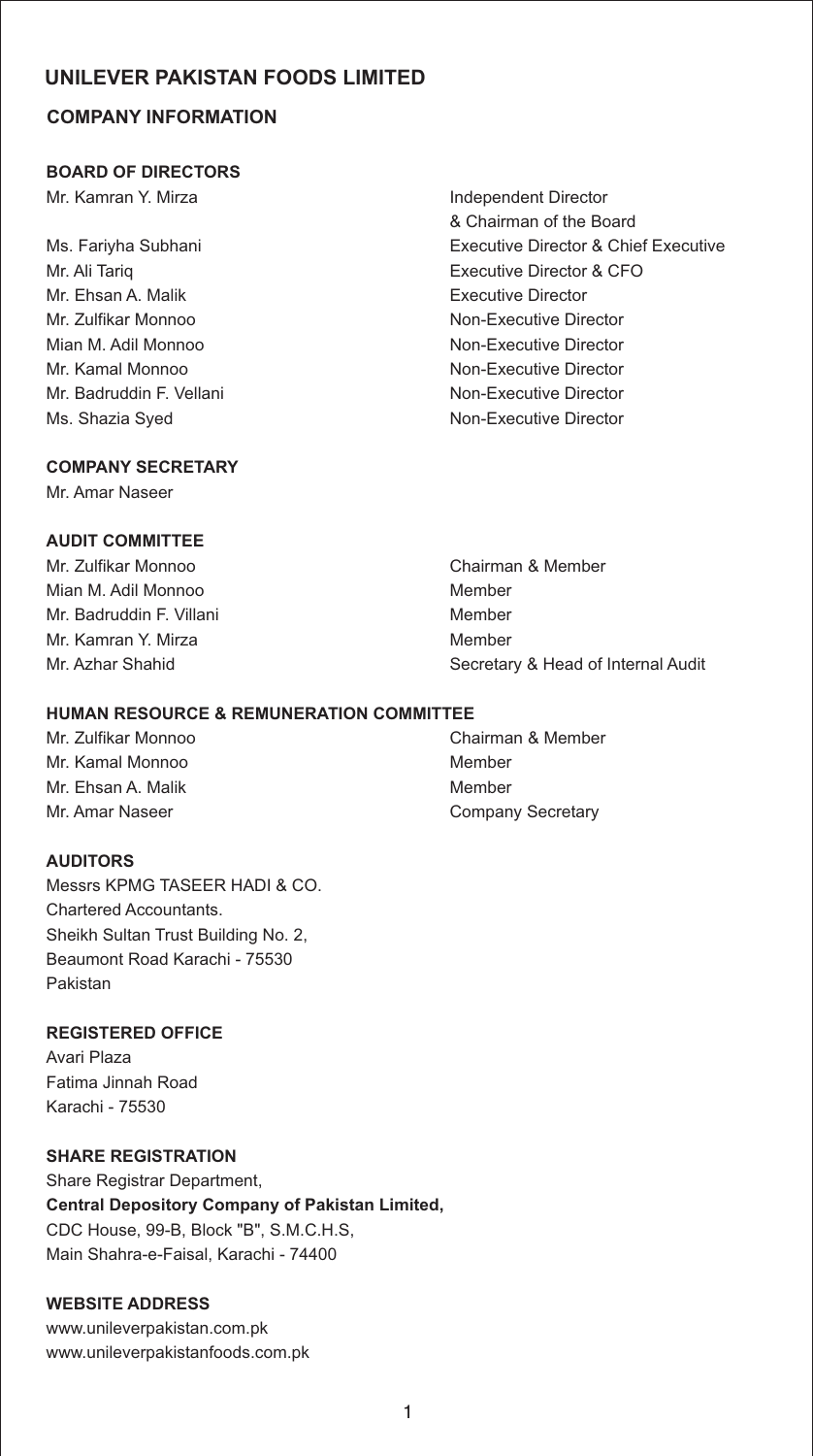# **Directors' Review**

The directors are pleased to present the financial information for the three months ended March 31, 2015.

Sales grew by 9.5% on the back of innovations and strong brand equity.Gross Margin reduced by 104bps vs. same period last year due to adverse sales mix and costs incurred to strengthen formulations. Due to higher investment in innovations, EPS grew by 1%.

| <b>Financial Highlights</b>   | <b>Three Months ended</b><br>March 31, |           |               |
|-------------------------------|----------------------------------------|-----------|---------------|
|                               | 2015                                   | 2014      | Increase<br>% |
|                               | <b>Rs '000</b>                         |           |               |
| Net Sales                     | 2,136,441                              | 1.951.390 | 9.5%          |
| <b>Profit before Taxation</b> | 424,516                                | 423,427   | 0.3%          |
| <b>Profit after Taxation</b>  | 296,711                                | 293,458   | 1.1%          |
| Earnings per Share (Rs.)      | 48.19                                  | 47.66     | 1.1%          |

## **Future Outlook**

The political, operating and economic environment continues to pose challenges for the business in general, despite improvement in some key economic indicators. We will continue to drive our agenda of improving consumer lives through relevant innovations and stronger brand equity.

On behalf of the Board

Kamran Y. Mirza Chairman

Karachi April17, 2015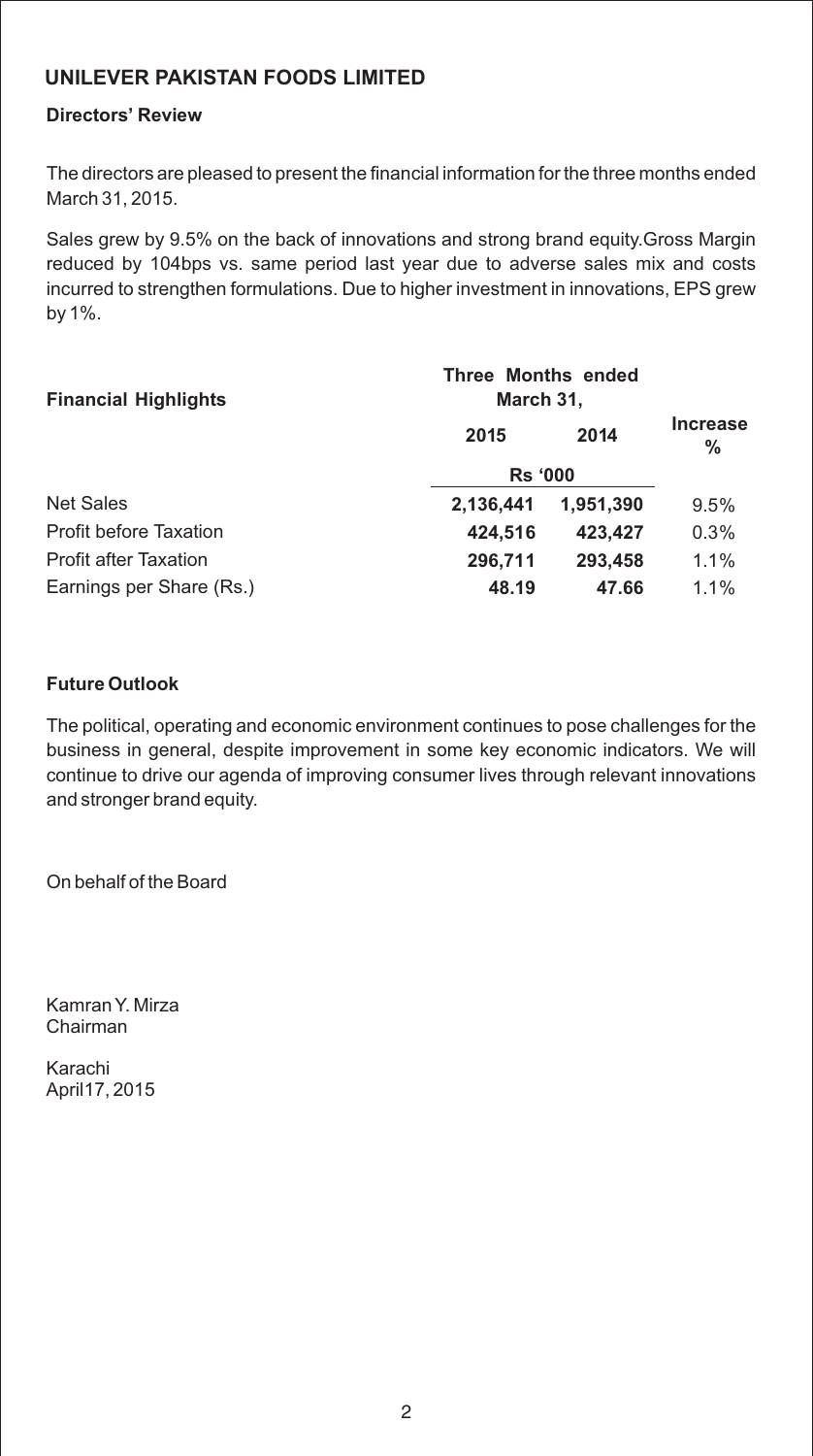# **CONDENSED INTERIM BALANCE SHEET AS AT MARCH 31, 2015**

|                                                |      | <b>Unaudited</b>     | Audited              |
|------------------------------------------------|------|----------------------|----------------------|
|                                                |      | March 31,            | December 31,         |
|                                                | Note | 2015                 | 2014                 |
|                                                |      |                      | (Rupees in thousand) |
| <b>ASSETS</b>                                  |      |                      |                      |
| <b>Non-current assets</b>                      |      |                      |                      |
| Property, plant and equipment                  | 4    | 1,854,453            | 1,803,992            |
| Intangible assets                              |      | 81,637               | 81,637               |
| Long term loans                                |      | 13,342               | 17,855               |
| Retirement benefit - prepayment                |      | 1,776                | 1,776                |
|                                                |      | 1,951,208            | 1,905,260            |
| <b>Current assets</b>                          |      |                      |                      |
| Stores and spares                              |      | 21,004               | 25,682               |
| Stock in trade                                 |      | 946,182              | 849,057              |
| Trade debts                                    |      | 320,731              | 204,351              |
| Loans and advances                             |      | 23,567               | 16,077               |
| Trade deposits and short term prepayments      |      | 53,964               | 60,067               |
| Other receivables                              |      | 50,154               | 51,901               |
| Taxation-net                                   |      | 218,480              | 173,843              |
| Sales tax refundable<br>Cash and bank balances |      |                      | 42,690<br>137,024    |
|                                                |      | 137,995<br>1,772,077 | 1,560,692            |
| <b>Total assets</b>                            |      | 3,723,285            | 3,465,952            |
| <b>EQUITY AND LIABILITIES</b>                  |      |                      |                      |
| <b>Capital and reserves</b>                    |      |                      |                      |
| Share capital                                  |      | 61,576               | 61,576               |
| <b>Reserves</b>                                |      | 1,018,533            | 721,822              |
|                                                |      | 1,080,109            | 783,398              |
| <b>LIABILITIES</b>                             |      |                      |                      |
| <b>Non-current liabilities</b>                 |      |                      |                      |
| Retirement benefits - obligation               |      | 1,853                | 1,368                |
| Deferred taxation                              |      | 110,414              | 110,870              |
|                                                |      | 112,267              | 112,238              |
| <b>Current liabilities</b>                     |      |                      |                      |
| Trade and other payables                       |      | 2,222,703            | 2,518,818            |
| Provision                                      | 5    | 23,130               | 21,791               |
| Accrued interest / mark-up                     |      | 4,937                | 757                  |
| Short term borrowings                          |      | 227,519              | 28,950               |
| Sales tax payable                              |      | 52,620               |                      |
|                                                |      | 2,530,909            | 2,570,316            |
| <b>Total liabilities</b>                       |      | 2,643,176            | 2,682,554            |
| <b>Total equity and liabilities</b>            |      | 3,723,285            | 3,465,952            |
| <b>Contingencies and commitments</b>           | 6    |                      |                      |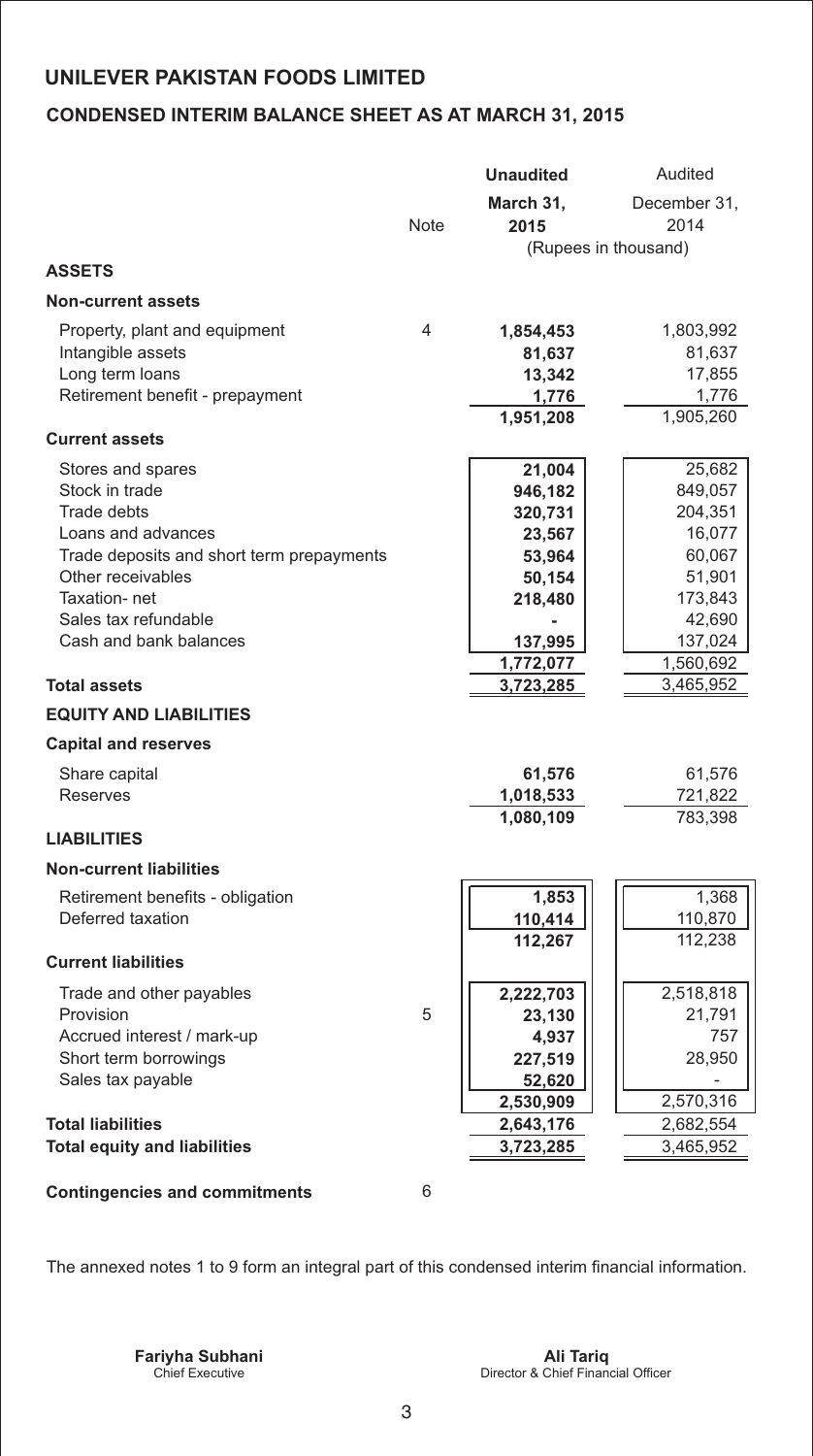# **CONDENSED INTERIM PROFIT AND LOSS ACCOUNT FOR THE THREE MONTHS ENDED MARCH 31, 2015 - UNAUDITED**

|                                   | March 31,<br>2015<br>(Rupees in thousand) | March 31,<br>2014 |
|-----------------------------------|-------------------------------------------|-------------------|
|                                   |                                           |                   |
| <b>Sales</b>                      | 2,136,441                                 | 1,951,390         |
| Cost of sales                     | (1, 261, 855)                             | (1, 132, 113)     |
| Gross profit                      | 874,586                                   | 819,277           |
| Distribution cost                 | (389, 347)                                | (337,009)         |
| Administrative expenses           | (36, 551)                                 | (36, 425)         |
| Other operating expenses          | (31, 967)                                 | (31, 653)         |
| Other income                      | 17,219                                    | 14,125            |
| <b>Profit from operations</b>     | 433,940                                   | 428,315           |
| Finance cost                      | (9, 424)                                  | (4,888)           |
| <b>Profit before taxation</b>     | 424,516                                   | 423,427           |
| Taxation                          |                                           |                   |
| - current                         | (128, 260)                                | (130, 908)        |
| - deferred                        | 455                                       | 939               |
|                                   | (127, 805)                                | (129, 969)        |
| <b>Profit after taxation</b>      | 296,711                                   | 293,458           |
| Other comprehensive income        |                                           |                   |
| <b>Total comprehensive income</b> | 296,711                                   | 293,458           |
| Basic and diluted earnings        |                                           |                   |
| per share (Rupees)                | 48.19                                     | 47.66             |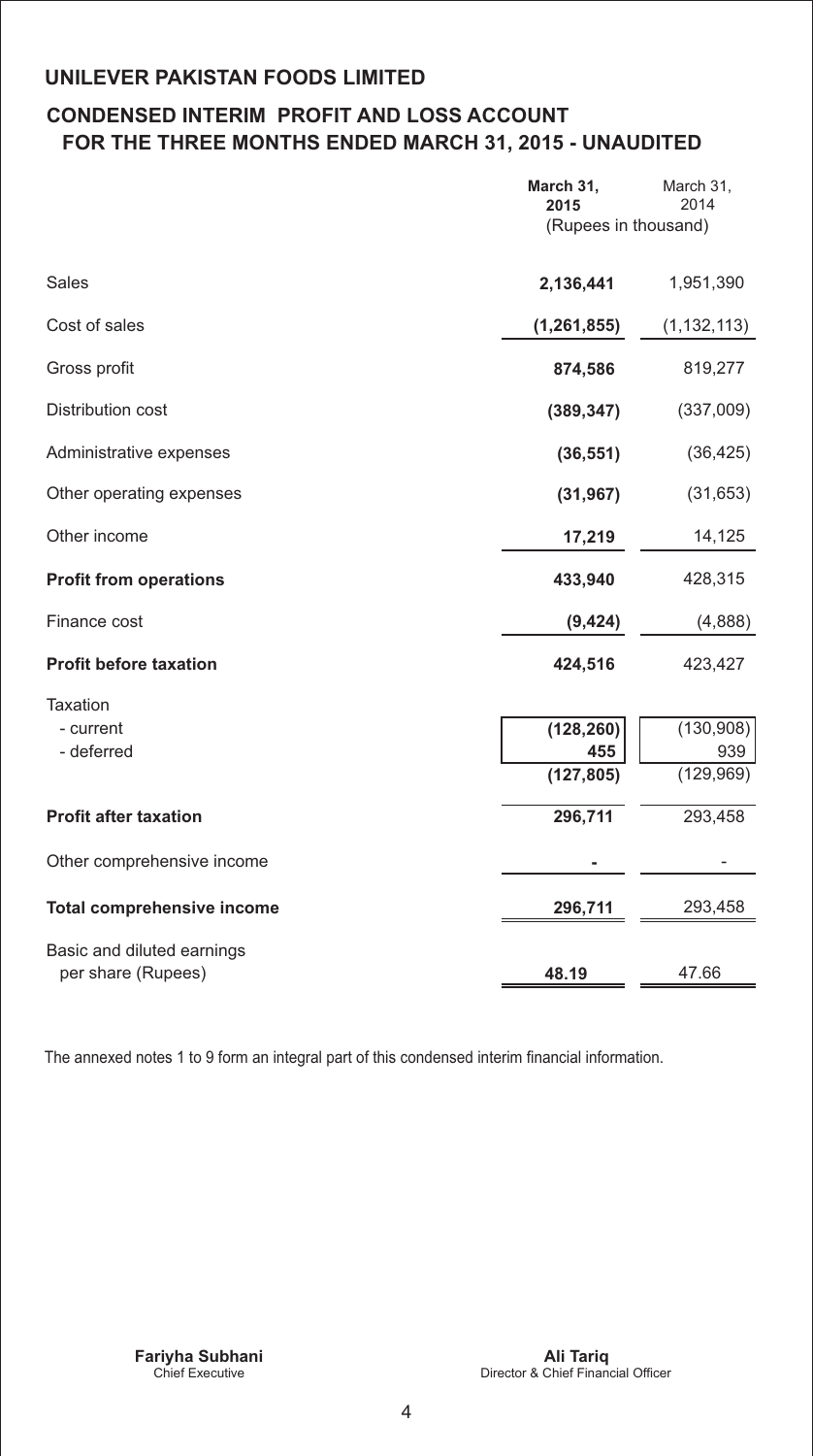# **CONDENSED INTERIM CASH FLOW STATEMENT FOR THE THREE MONTHS ENDED MARCH 31, 2015 - UNAUDITED**

|                                                                                                                                                                          | Note | March 31,<br>2015                               | March 31,<br>2014                                |
|--------------------------------------------------------------------------------------------------------------------------------------------------------------------------|------|-------------------------------------------------|--------------------------------------------------|
|                                                                                                                                                                          |      | (Rupees in thousand)                            |                                                  |
| Cash generated from operations<br>Mark-up paid on short term borrowings<br>Income tax paid<br>Decrease in long term loans<br>Increase in retirement benefits obligations |      | 37,718<br>(1,580)<br>(172, 441)<br>4,513<br>485 | 707,678<br>(3,302)<br>(101, 434)<br>2,289<br>252 |
| Net cash (used in) / generated from operating activities                                                                                                                 |      | (131, 305)                                      | 605,483                                          |
| <b>CASH FLOWS FROM INVESTING ACTIVITIES</b>                                                                                                                              |      |                                                 |                                                  |
| Purchase of property, plant and equipment<br>Return received on savings and deposit accounts<br>Net cash used in investing activities                                    |      | (70, 900)<br>4,607<br>(66, 293)                 | (32, 206)<br>4,591<br>(27, 615)                  |
| <b>CASH FLOW USED IN FINANCING ACTIVITY</b>                                                                                                                              |      |                                                 |                                                  |
| Net (decrease) / increase in cash and cash equivalents                                                                                                                   |      | (197, 598)                                      | 577,868                                          |
| Cash and cash equivalents at the beginning of the period                                                                                                                 |      | 108,074                                         | 258,593                                          |
| Cash and cash equivalents at the end of the period                                                                                                                       | 7    | (89,524)                                        | 836,461                                          |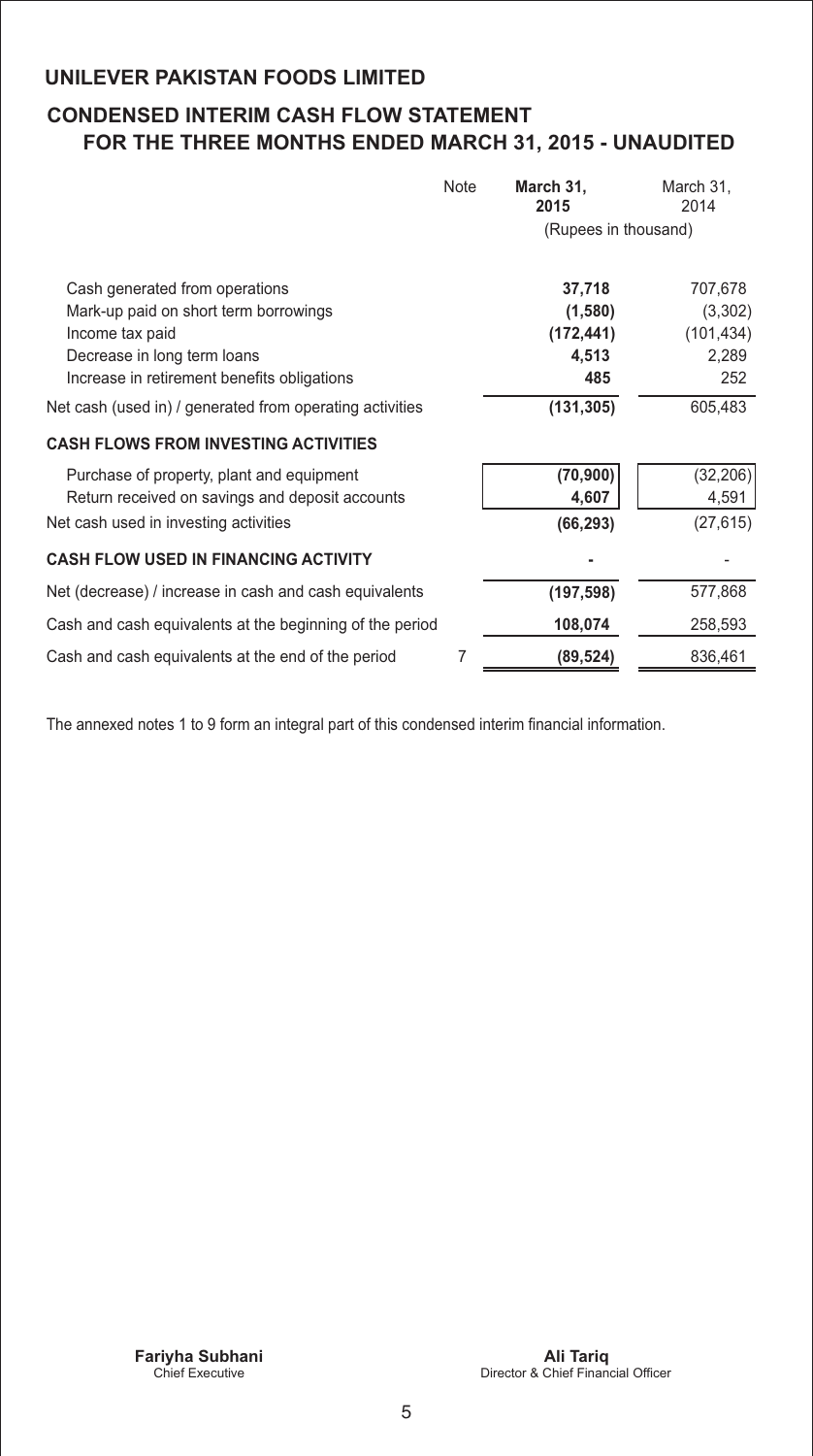# **CONDENSED INTERIM STATEMENT OF CHANGES IN EQUITY FOR THE THREE MONTHS ENDED MARCH 31, 2015 - UNAUDITED**

|                                                                         | <b>SHARE</b>   |                |                |                      | <b>RESERVES</b>        |              | <b>TOTAL</b> |
|-------------------------------------------------------------------------|----------------|----------------|----------------|----------------------|------------------------|--------------|--------------|
|                                                                         | <b>CAPITAL</b> | <b>CAPITAL</b> |                |                      | <b>REVENUE</b>         | <b>SUB</b>   |              |
|                                                                         |                | <b>Share</b>   | <b>Special</b> |                      | General Unappropriated | <b>TOTAL</b> |              |
|                                                                         |                | Premium        |                |                      | <b>Profit</b>          |              |              |
|                                                                         |                |                |                | (Rupees in thousand) |                        |              |              |
| Balance as at January 1, 2015                                           | 61,576         | 24,630         | 628            | 138                  | 696,426                | 721,822      | 783,398      |
| Total comprehensive income for the<br>three months ended March 31, 2015 |                |                |                |                      | 296,711                | 296,711      | 296,711      |
| Balance as at March 31, 2015                                            | 61,576         | 24,630         | 628            | 138                  | 993,137                | 1,018,533    | 1,080,109    |
| Balance as at January 1, 2014                                           | 61,576         | 24,630         | 628            | 138                  | 362,757                | 388,153      | 449,729      |
| Total comprehensive income for the<br>three months ended March 31, 2014 |                |                |                |                      | 293,458                | 293,458      | 293,458      |
| Balance as at March 31, 2014                                            | 61,576         | 24,630         | 628            | 138                  | 656,215                | 681,611      | 743,187      |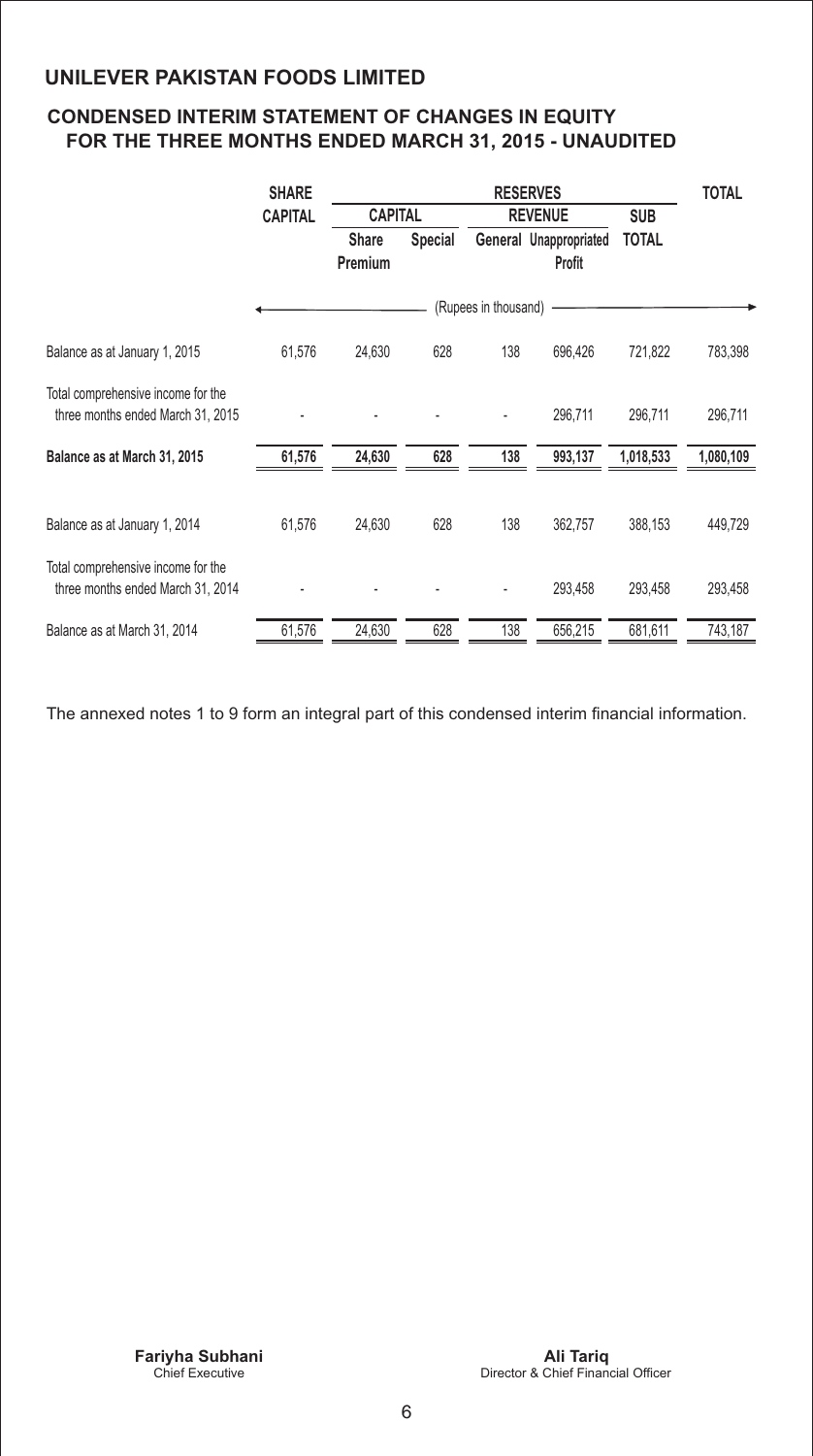#### **SELECTED NOTES TO AND FORMING PART OF THE CONDENSED INTERIM FINANCIAL INFORMATION FOR THE THREE MONTHS ENDED MARCH 31, 2015 – UNAUDITED**

#### **1. BASIS OF PREPARATION**

This condensed interim financial information of Unilever Pakistan Foods Limited (the Company) for the three months ended March 31, 2015 has been prepared in accordance with the requirements of the International Accounting Standard No. 34 - Interim Financial Reporting and provisions of and directives issued under the Companies Ordinance, 1984. In case where requirements differ, the provisions of or directives issued under the Companies Ordinance, 1984 have been followed.

#### **2. ACCOUNTING POLICIES**

The accounting policies and the methods of computation adopted in the preparation of this condensed interim financial information are the same as those applied in the preparation of the financial statements for the year ended December 31, 2014.

#### **3. ACCOUNTING ESTIMATES, JUDGEMENTS AND FINANCIAL RISK MANGEMENT**

The preparation of this condensed interim financial information in conformity with approved accounting standards requires management to make estimates, assumptions and use judgments that affect the application of policies and reported amounts of assets and liabilities and income and expenses. Estimates, assumptions and judgments are continually evaluated and are based on historical experience and other factors, including reasonable expectations of future events. Revisions to accounting estimates are recognised prospectively commencing from the period of revision.

Judgments and estimates made by the management in the preparation of this condensed interim financial information are the same as those that were applied to financial statements as at and for the year ended December 31, 2014.

The Company's financial risk management objectives and policies are consistent with those disclosed in the financial statements as at and for the year ended December 31, 2014.

|    |                                      | <b>Unaudited</b> | Audited              |
|----|--------------------------------------|------------------|----------------------|
|    |                                      | March 31,        | December 31,         |
|    |                                      | 2015             | 2014                 |
|    |                                      |                  | (Rupees in thousand) |
| 4. | PROPERTY, PLANT AND EQUIPMENT        |                  |                      |
|    | Operating assets - at net book value | 1,077,929        | 995.280              |
|    | Capital work in progress - at cost   | 776,524          | 808,712              |
|    |                                      | 1,854,453        | 1,803,992            |
|    |                                      |                  |                      |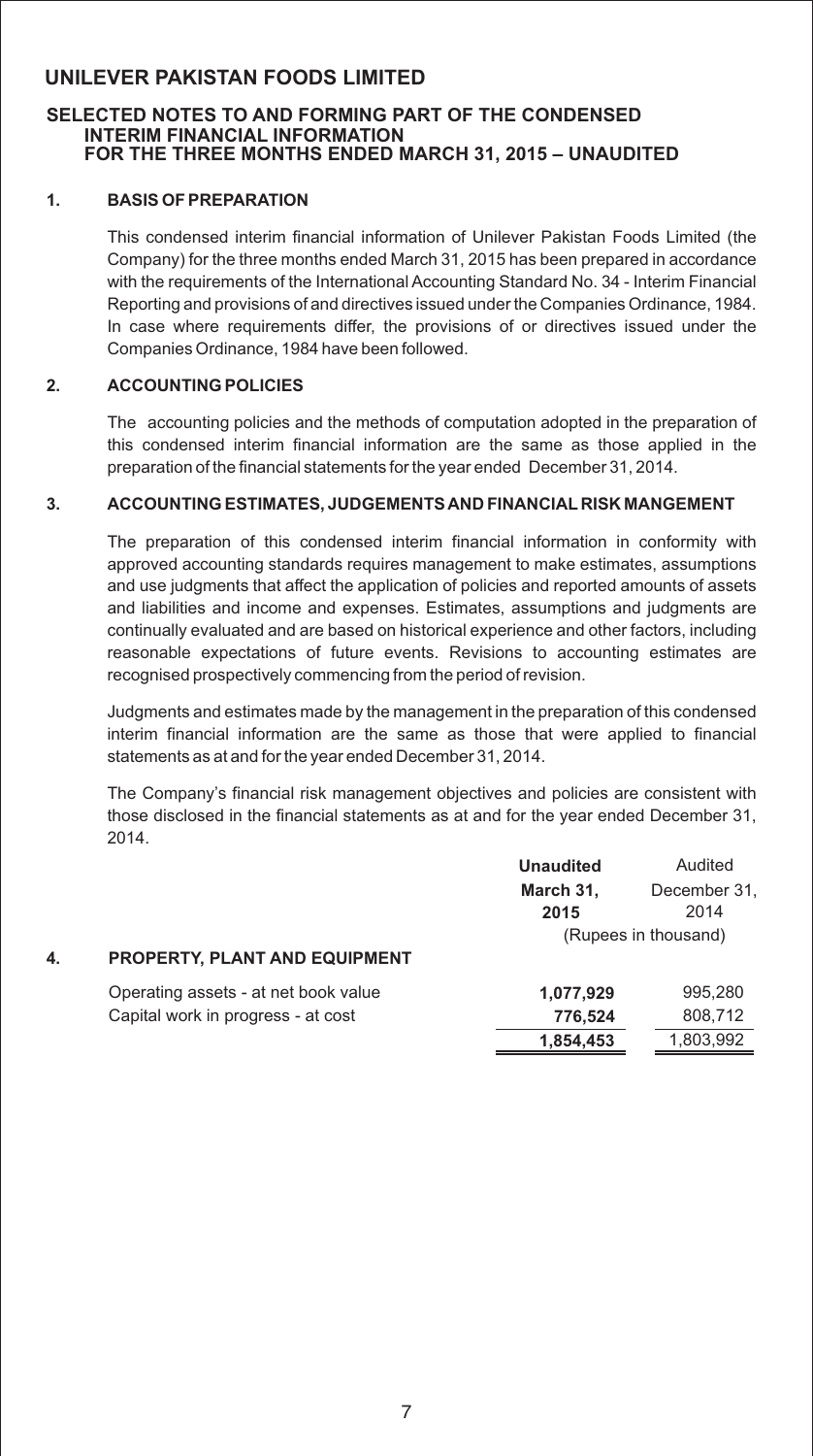**4.1** Additions of operating assets during the period are as follows:

|                               |                      | <b>Additions</b><br>(at cost) |  |  |
|-------------------------------|----------------------|-------------------------------|--|--|
|                               | March 31,<br>2015    | March 31,<br>2014             |  |  |
|                               | (Rupees in thousand) |                               |  |  |
| Building on freehold land     | 95,640               | 10,060                        |  |  |
| Plant and machinery           |                      | 10,542                        |  |  |
| <b>Furniture and Fixtures</b> | 5,957                |                               |  |  |
|                               | 101,597              | 20,602                        |  |  |

|    |                                                       | <b>Unaudited</b>          | Audited                   |
|----|-------------------------------------------------------|---------------------------|---------------------------|
| 5. | <b>PROVISIONS</b>                                     | March 31,<br>2015         | December 31.<br>2014      |
|    | Sindh Infrastructure Cess - note 5.1<br>Restructuring | 16.117<br>7,013<br>23,130 | 14,778<br>7,013<br>21.791 |

**5.1** The change represents provision made during the period.

## **6. CONTINGENCIES AND COMMITMENTS**

#### **6.1 Contingencies**

There has been no change in status of contingency reported in the financial statements for the year ended December 31, 2014.

# **6.2 Commitments**

The commitments for capital expenditure outstanding as at March 31, 2015 amounted to Rs. 79.33 million (December 31, 2014: Rs. 166.72 million).

| <b>CASH AND CASH EQUIVALENTS</b><br>7. | <b>Unaudited</b><br>March 31,<br>2015<br>(Rupees in thousand) | Unaudited<br>March 31,<br>2014 |
|----------------------------------------|---------------------------------------------------------------|--------------------------------|
| Cash and bank balances                 | 137,995                                                       | 836.461                        |
| Short term borrowings                  | (227, 519)                                                    | ۰                              |
|                                        | (89, 524)                                                     | 836,461                        |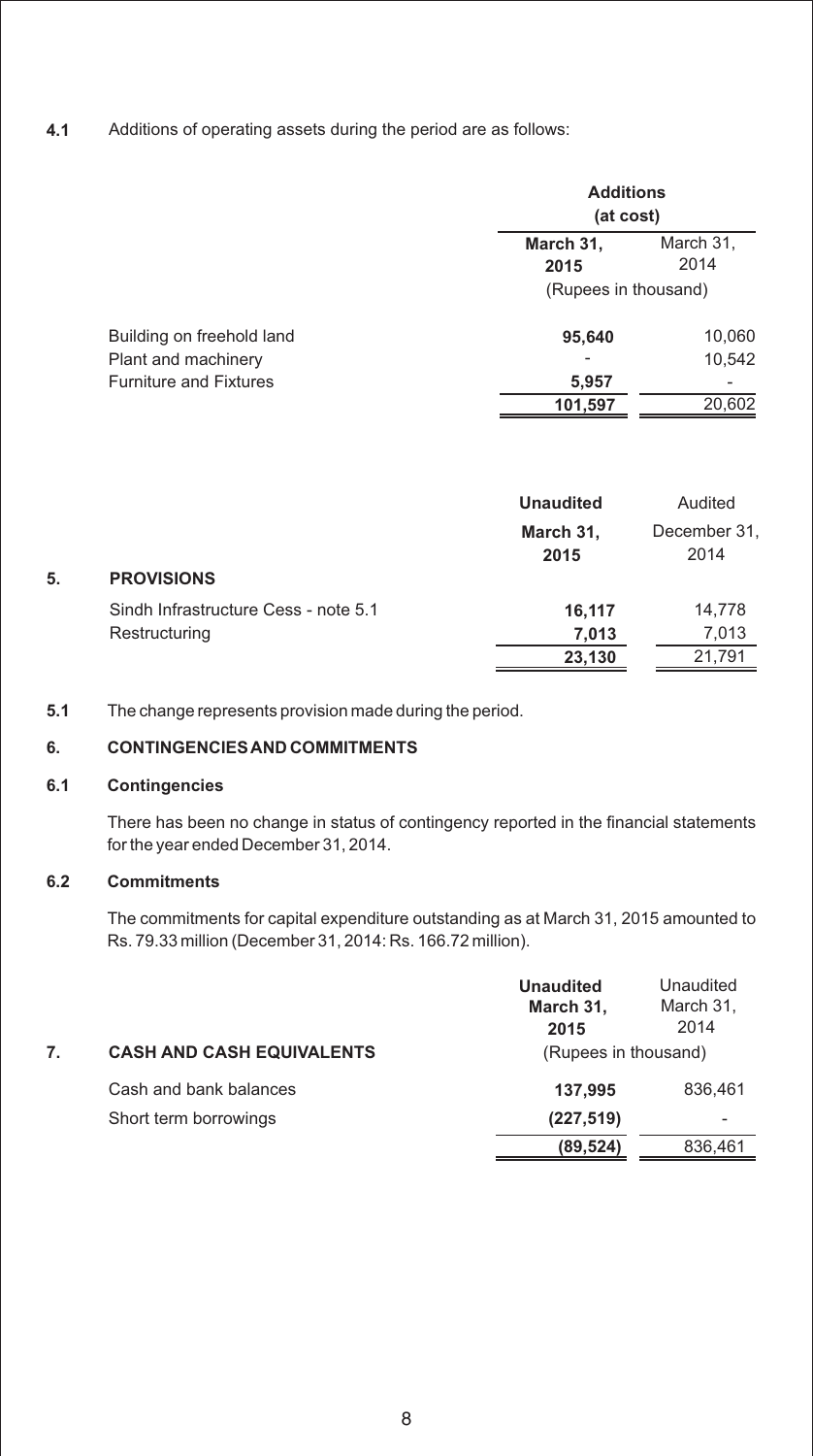## **8. RELATED PARTY TRANSACTIONS**

Significant related party transactions during the period are as follows:

| <b>Relationship with</b><br>the company | <b>Nature of transactions</b>                             | March 31,<br>2015<br>(Rupees in thousand) | March 31,<br>2014 |
|-----------------------------------------|-----------------------------------------------------------|-------------------------------------------|-------------------|
| Holding company<br>i)                   | Royalty                                                   | 36,597                                    | 64,248            |
| Other related parties<br>ii)            | Technology fee                                            | 23,382                                    | 32,339            |
|                                         | Purchase of goods                                         | 462,499                                   | 388,242           |
|                                         | Sale of goods                                             | 55,719                                    | 5,145             |
|                                         | Fee for receiving of services<br>from related parties     | 53,913                                    | 51,454            |
|                                         | Fee for providing of services<br>to related parties       | 7,211                                     | 6,904             |
|                                         | Contribution to:                                          |                                           |                   |
|                                         | - Defined Contribution plan                               | 5,930                                     | 3,881             |
|                                         | - Defined Benefit plans                                   | 4,326                                     |                   |
|                                         | Settlement on behalf of:<br>- Defined Contribution plan   | 7,042                                     | 977               |
|                                         | Receipts from / on behalf of<br>Defined Contribution plan | 6,121                                     | 787               |
|                                         | Receipts from / on behalf of<br>Defined Benefit plan      | 1,689                                     |                   |
| iii) Key management                     |                                                           |                                           |                   |
| personnel                               | Salaries and other short-term<br>employee benefits        | 1,633                                     | 2,253             |

## **9. DATE OF AUTHORISATION FOR ISSUE**

This condensed interim financial information was authorised for issue on April 17, 2015 by the Board of Directors of the Company.